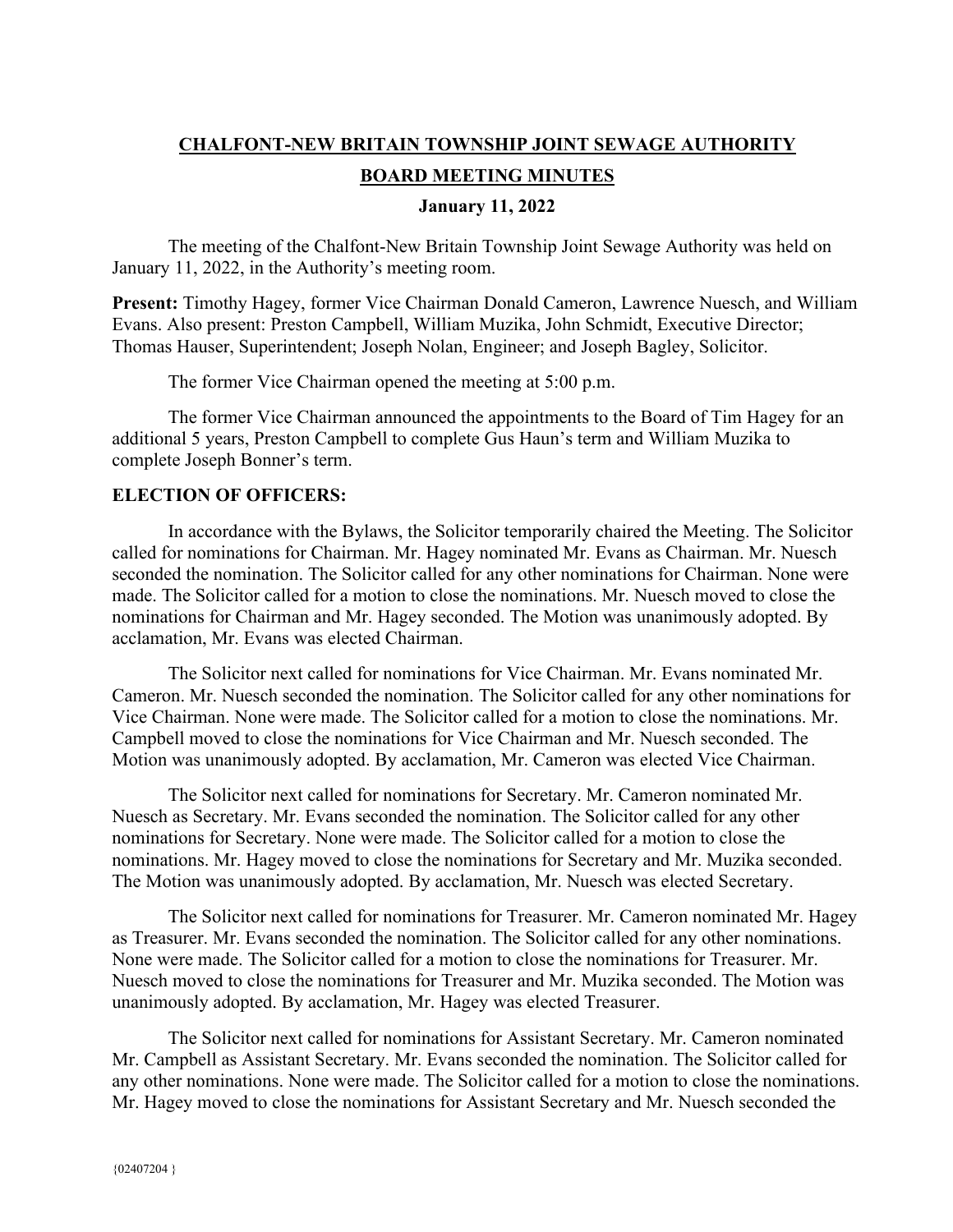motion. The Motion was unanimously adopted. By acclamation, Mr. Campbell was elected Assistant Secretary.

The Solicitor next called for nominations for Assistant Treasurer. Mr. Cameron nominated Mr. Muzika has Assistant Treasurer. Mr. Campbell seconded the nomination. The Solicitor called for any other nominations for Assistant Treasurer. None were made. The Solicitor called for a motion to close the nominations. Mr. Nuesch moved to close the nominations for Assistant Treasurer and Mr. Hagey seconded. The Motion was unanimously adopted. By acclamation, Mr. Muzika was elected Assistant Treasurer.

The Chairman announced that he would submit Committee assignments at the next meeting of the Board.

**MOTION**: It was moved by Mr. Hagey and seconded by Mr. Nuesch to appoint Joseph Bagley as Solicitor, Joseph Nolan as Authority Engineer and Bee Bergvall and Co. as Authority Auditor. The motion was unanimously adopted.

**MOTION**: It was moved by Mr. Hagey and seconded by Mr. Cameron to adopt the schedule of meetings for 2022 as distributed to the Board. The Motion was unanimously adopted.

**MOTION**: It was moved by Mr. Hagey and seconded by Mr. Campbell to adopt the Authority Fee Schedule as distributed to the Board. The Motion was unanimously.

## **MINUTES**

**MOTION**: It was moved by Mr. Hagey and seconded by Mr. Nuesch to approve the meeting minutes of December 14, 2021 as distributed to the Board. The Motion was unanimously adopted.

## **PUBLIC COMMENT**

No members of the public were present.

## **REPORTS OF OFFICERS**

No reports of officers were presented.

## **COMMITTEE REPORTS**

No Committee reports were presented.

## **SUPERINTENDENT'S REPORT – Thomas Hauser**

Treatment plant operations were considered normal during the month of December. The laboratory technician was out ill during the entire month and NPDES permit-required samples had to be out-sourced for analysis. An operator was assigned to the lab on a temporary basis.

Precipitation: 1.85"

Average Daily Flows: 2.94 MGD Peak Day Flow: 3.59 MG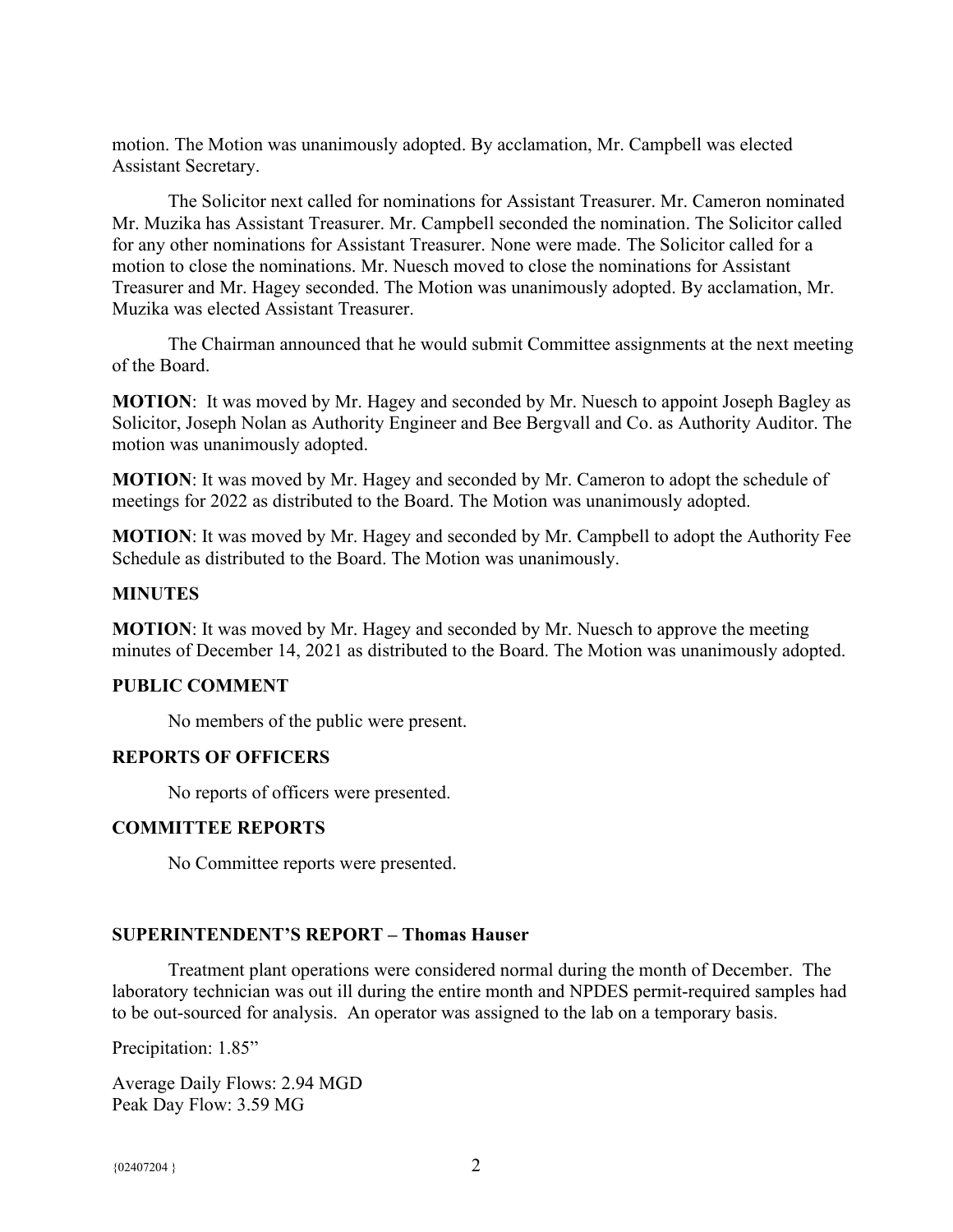All process performance was within limits. In the plant, a dryer alarm was experienced that shut down the dryer, a discharge conveyor tripped because of wet sludge cake due to centrifuge output changing, which was caused by a drastic change in the sludge feed to the centrifuge. Heat lamps were setup on the rectangular clarifier drives to prevent freezing.

 Mr. Evans asked about whether the employee mentioned by Mr. Hauser as being absent/sick was able to return to the Authority by now. Mr. Hauser responded that he was. A general discussion ensued about personnel.

## **EXECUTIVE DIRECTOR'S REPORT- John Schmidt**

 Mr. Smith presented proposed Resolution No. 2022-1 fixing interest rates and attorney's fees for the collection of delinquent accounts.

**MOTION**: It was moved by Mr. Hagey and seconded by Mr. Campbell to adopt resolution No. 2022-1 as distributed to the Board. The motion was unanimously adopted.

**MOTION**: It was moved by Mr. Hagey and seconded by Mr. Cameron to adopt proposed Resolution No. 2022-2 restating the Authority pension plan conditioned upon the pension plan not having changed. The motion was unanimously adopted.

 Mr. Schmidt discussed the sewer backups from September 2021. The Board recessed into executive session at 5:20 PM to discuss issues which are attorney-client privileged. The Board returned to its regular session at 5:44 PM.

 A consensus of the Board was reached for Mr. Schmidt to communicate with affected residents to evaluate how many people were affected by the September sewer backups and the extent of damage/claims.

 Mr. Schmidt next discussed the PFM proposal distributed to the Board. The handout proposed various options for loan refinancing. Mr. Hagey suggested obtaining another proposal from Chris Gibbons at Concord Finance.

 After discussion, there was a consensus reached by the Board to entertain a refinancing proposal from Concord Finance in a timely manner.

 Mr. Schmidt reported upon the Farber Drive sewer lateral work. The Contractor finished the Project, except for the first lateral which they will redo in March. Mr. Schmidt recommended obtaining a cost proposal for two more runs to reduce I & I at Pump Station No. 6. A consensus was reached by the Board to obtain a cost proposal for two more runs. There was a brief discussion regarding lateral relining.

 Mr. Schmidt reviewed the proposal to hold the Holiday Party on January 27. Following a discussion, a consensus was reached to postpone the Holiday Party until the Spring.

 Mr. Schmidt next reported that he had obtained a presentation flag and a proclamation for former Chairman Bonner and for former Treasurer Haun. Following a discussion and the postponement of the Holiday Party, it was decided to invite Mr. Haun and Helen Haun to the Authority meeting in February for presentation of the Flag and Proclamation and to separately present the Flag and Proclamation to Mr. Bonner by Mr. Evans and Mr. Schmidt on behalf of the Authority.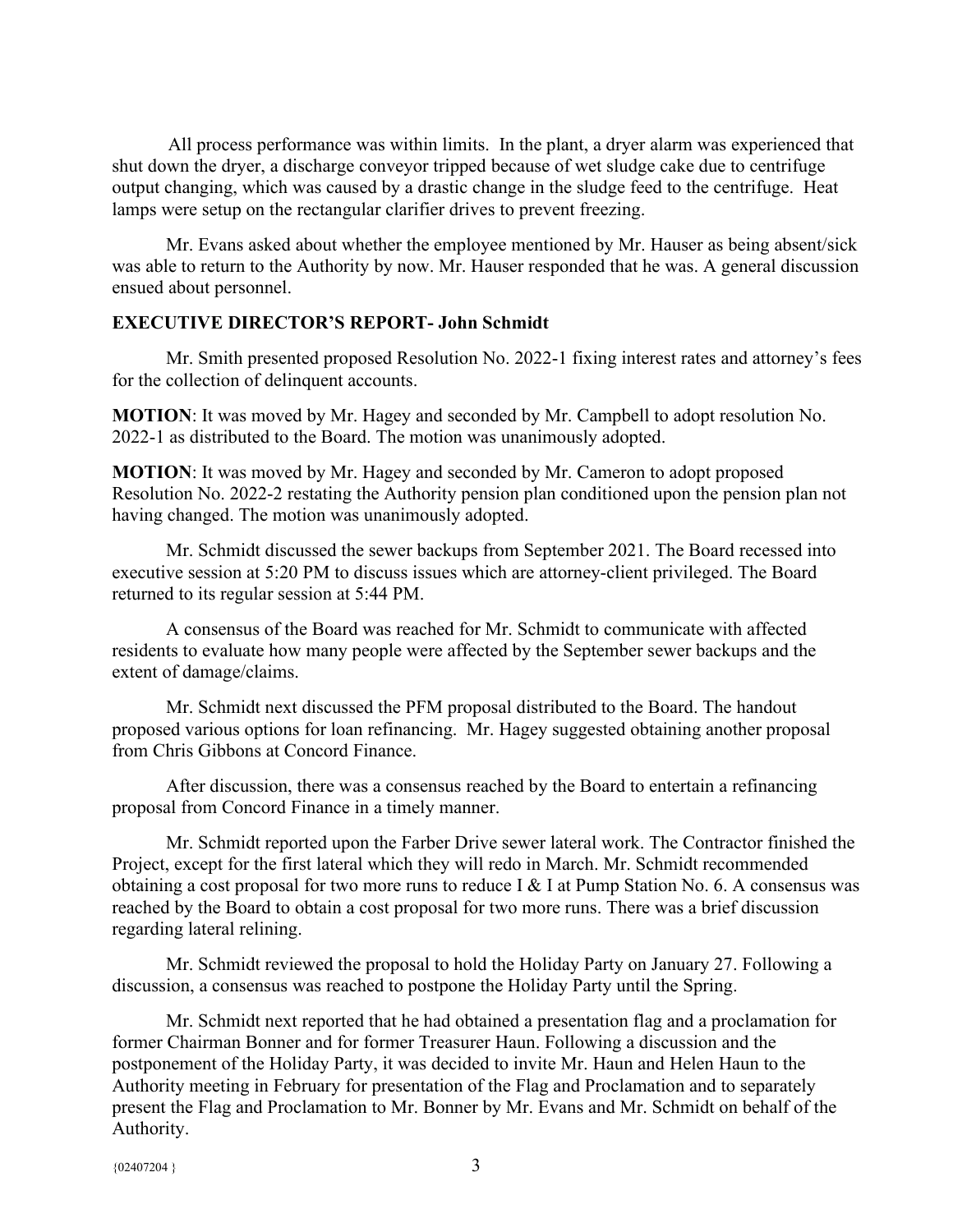Mr. Schmidt announced that Board photos would be taken at the February Meeting.

#### **ENGINEER'S REPORT – Joseph Nolan**

Mr. Nolan reported that Mr. Schmidt, Mr. Bagley, and he appeared at the Zoning Hearing Board in New Britain Township in December and presented the Authority's case for certain zoning relief at a hearing. The Zoning Hearing Board granted the zoning relief which the Authority needed for the Pump Station Project. Mr. Nolan is awaiting a written decision.

Mr. Nolan recommended the pre-purchase of the pump systems for the Pump Station #4 Project through a COSTARS contract, including two submersible pumps, a control panel and certain accessories. The price is \$62,780 and includes freight and start-up services.

**MOTION**: It was moved by Mr. Evans and seconded by Mr. Hagey to approve the purchase of the pump systems for the Pump Station #4 project for \$62,780 through COSTARS. The motion was unanimously adopted.

Mr. Nolan further reported that he provided a complete set of plans for the gravity sewer to Mr. Schmidt. Mr. Nolan also reported that he had previously submitted the Special Study to DEP. Both Mr. Schmidt and Mr. Nolan have touched base with DEP to determine the status of review and approval of the Special Study. Nothing has been heard back from DEP yet. Mr. Nolan also must submit an application for erosion and sedimentation controls.

Mr. Nolan reported that he, Mr. Schmidt, and Mr. Hauser met again on January 6th to review plant operations. They toured the whole plant, made good progress and added three priority items to their list of issues. Mr. Nolan expects that they will continue to meet monthly.

Mr. Evans asked for a copy of the list for the Board at the next meeting.

Mr. Nolan strongly recommended purchase of the additional Flygt pump for the Influent Pump Station to have as a reserve backup.

**MOTION**: It was moved by Mr. Evans and seconded by Mr. Hagey to approve the purchase of an reserve pump for the Plant for \$63,000.60 through COSTARS. The motion was unanimously adopted.

## **SOLICITOR'S REPORT- Joseph Bagley**

Mr. Bagley reported that during their appearance before the Zoning Hearing Board in New Britain Township in December, Mr. Nolan testified well and made a professional appearance on behalf of the Authority.

## **TREASURER'S REPORT- Timothy Hagey**

Mr. Hagey reported that the general operating expenses for the month amounted to \$280,391.44. The previously approved Capital Expenses and Capital Improvements along with